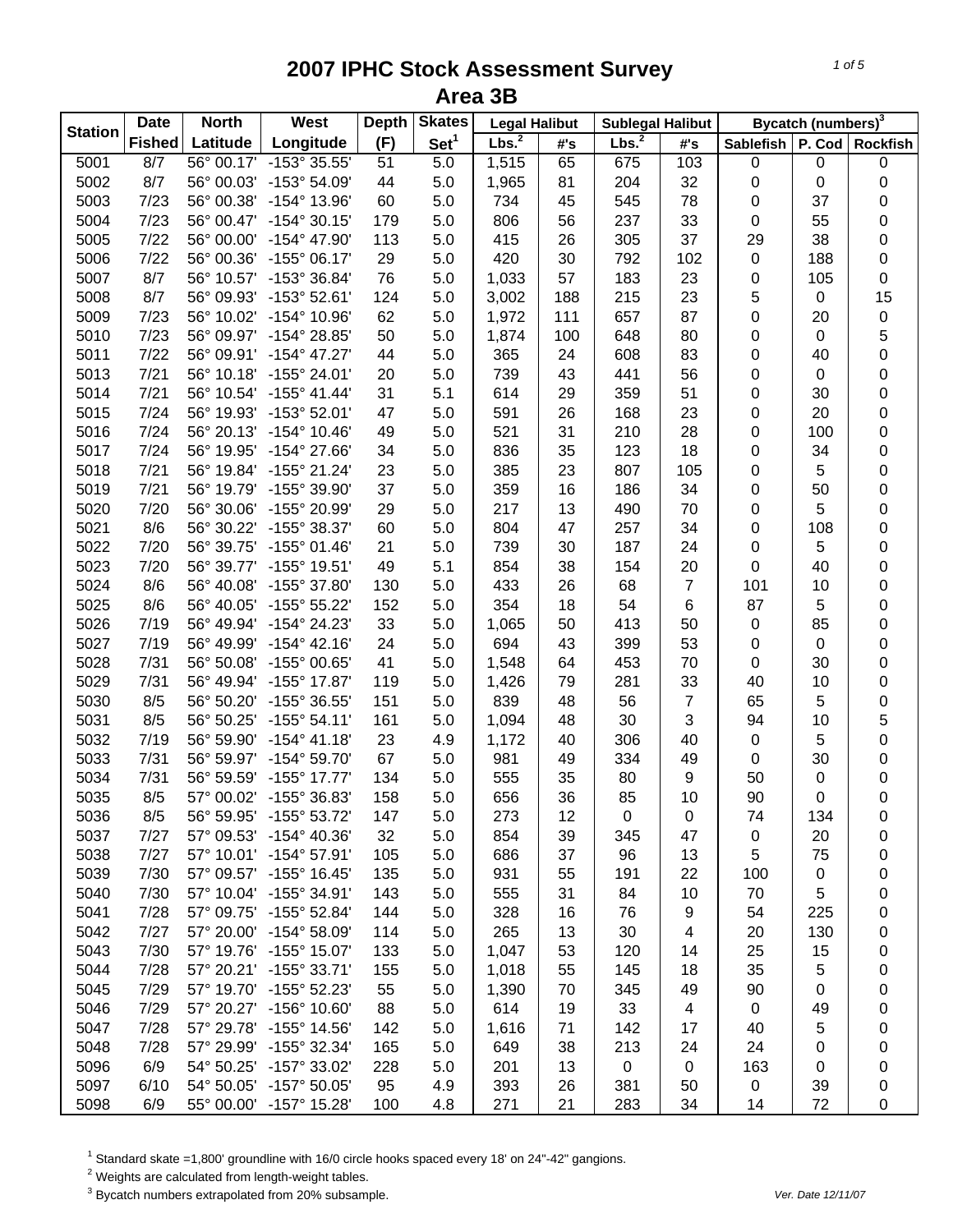| <b>Station</b> | <b>Date</b>   | <b>North</b> | West                    | <b>Depth</b> | <b>Skates</b>    | <b>Legal Halibut</b> |     | <b>Sublegal Halibut</b> |           |                  | Bycatch (numbers) <sup>3</sup> |                 |
|----------------|---------------|--------------|-------------------------|--------------|------------------|----------------------|-----|-------------------------|-----------|------------------|--------------------------------|-----------------|
|                | <b>Fished</b> | Latitude     | Longitude               | (F)          | Set <sup>1</sup> | Lbs. <sup>2</sup>    | #'s | Lbs. <sup>2</sup>       | #'s       | <b>Sablefish</b> | P. Cod                         | <b>Rockfish</b> |
| 5099           | 6/9           | 55° 00.01'   | $-157^\circ 31.94'$     | 55           | 5.0              | 2,649                | 164 | $\overline{373}$        | 46        | 0                | 139                            | 5               |
| 5100           | 6/10          | 54° 59.99'   | -157° 49.97'            | 45           | 5.0              | 2,098                | 88  | 304                     | 41        | 0                | 149                            | 0               |
| 5101           | 6/10          | 55° 00.00'   | $-158^{\circ}$ 07.01'   | 74           | 5.0              | 708                  | 42  | 488                     | 73        | 0                | 25                             | 0               |
| 5102           | 6/7           | 55° 10.02'   | -156° 22.35'            | 277          | 5.0              | $\pmb{0}$            | 0   | $\pmb{0}$               | $\pmb{0}$ | 94               | 0                              | 0               |
| 5103           | 6/7           | 55° 10.00'   | -156° 38.78'            | 292          | 5.0              | $\mathbf 0$          | 0   | 0                       | $\pmb{0}$ | 140              | 0                              | 0               |
| 5104           | 6/8           | 55° 09.99'   | -156° 57.21'            | 84           | 4.9              | 327                  | 21  | 155                     | 16        | 0                | 279                            | 0               |
| 5105           | 6/8           | 55° 10.02'   | -157° 13.88'            | 62           | 4.9              | 1,417                | 90  | 379                     | 54        | 0                | 54                             | 0               |
| 5106           | 6/17          | 55° 09.96'   | $-157^{\circ}$ 32.01'   | 47           | 5.0              | 1,820                | 103 | 956                     | 129       | 0                | 15                             | 0               |
| 5107           | 6/17          | 55° 10.00'   | $-157^{\circ}$ 48.86'   | 43           | 5.0              | 1,453                | 66  | 1,125                   | 170       | 0                | 0                              | 0               |
| 5108           | 6/18          | 55° 10.00'   | -158° 07.22'            | 56           | 5.0              | 1,968                | 88  | 272                     | 39        | 0                | 193                            | 0               |
| 5109           | 6/7           | 55° 19.99'   | -156° 39.18'            | 63           | 4.9              | 1,051                | 65  | 751                     | 105       | 0                | 108                            | 0               |
| 5110           | 6/8           | 55° 19.69'   | -156° 55.98'            | 52           | 5.0              | 1,207                | 75  | 859                     | 125       | 0                | 140                            | 0               |
| 5111           | 6/16          | 55° 20.14'   | $-157^{\circ}$ 14.02'   | 49           | 4.9              | 1,009                | 55  | 716                     | 108       | 0                | 83                             | 0               |
| 5112           | 6/17          | 55° 20.00'   | -157° 30.80'            | 48           | 4.9              | 652                  | 33  | 455                     | 71        | 0                | 129                            | 0               |
| 5113           | 6/18          | 55° 20.00'   | $-157^{\circ}$ 49.22'   | 45           | 5.0              | 1,628                | 66  | 771                     | 121       | 0                | 0                              | 0               |
| 5114           | 6/18          | 55° 20.00'   | -158° 06.15'            | 59           | 4.9              | 818                  | 43  | 576                     | 88        | 0                | 10                             | 0               |
| 5115           | 6/27          | 55° 20.00'   | -158° 23.99'            | 81           | 5.0              | 543                  | 32  | 218                     | 29        | 25               | 40                             | 0               |
| 5116           | 6/6           | 55° 29.98'   | -156° 38.23'            | 99           | 5.0              | 1,066                | 64  | 178                     | 22        | 15               | 130                            | 0               |
| 5117           | 6/6           | 55° 29.91'   | $-156^{\circ} 55.02'$   | 50           | 5.0              | 2,066                | 105 | 575                     | 77        | 0                | 147                            | 0               |
| 5118           | 6/16          | 55° 30.09'   | $-157^{\circ}$ 13.01'   | 48           | 5.0              | 1,629                | 87  | 877                     | 119       | 0                | 59                             | 0               |
| 5119           | 6/16          | 55° 30.00'   | $-157^{\circ}$ 31.27'   | 52           | 5.0              | 642                  | 29  | 339                     | 50        | 0                | 0                              | 0               |
| 5120           | 6/19          | 55° 30.00'   | $-157^{\circ}$ 48.00'   | 55           | 5.0              | 484                  | 31  | 661                     | 104       | $\pmb{0}$        | 30                             | 0               |
| 5121           | 6/19          | 55° 30.05'   | $-158^{\circ}$ 06.00'   | 71           | 5.0              | 570                  | 34  | 697                     | 103       | 10               | 90                             | 0               |
| 5122           | 6/27          | 55° 30.00'   | -158° 23.95'            | 79           | 5.0              | 497                  | 33  | 358                     | 49        | 10               | 70                             | 0               |
| 5123           | 6/6           | 55° 40.12'   | $-156^{\circ} 55.00'$   | 50           | 5.0              | 542                  | 28  | 1,107                   | 173       | 0                | 25                             | 0               |
| 5124           | 6/15          | 55° 39.97'   | $-157^{\circ}$ 13.01'   | 46           | 5.0              | 566                  | 22  | 426                     | 72        | 0                | 5                              | 0               |
| 5125           | 6/15          | 55° 40.00'   | -157° 30.09'            | 54           | 4.9              | 1,161                | 65  | 824                     | 113       | 0                | 25                             | 0               |
| 5126           | 6/19          | 55° 40.00'   | -157° 47.95'            | 74           | 5.0              | 832                  | 58  | 599                     | 76        | 15               | 69                             | 0               |
| 5127           | 6/23          | 55° 40.00'   | $-158^{\circ}$ 06.10'   | 71           | 5.0              | 1,267                | 67  | 774                     | 103       | 0                | 149                            | 0               |
| 5128           | 6/23          | 55° 40.00'   | -158° 23.01'            | 73           | 5.0              | 898                  | 61  | 1,152                   | 144       | 0                | 80                             | 0               |
| 5129           | 6/26          | 55° 40.00'   | $-158^{\circ}$ 41.01'   | 48           | 5.0              | 779                  | 35  | 1,014                   | 156       | 0                | 5                              | 0               |
| 5130           | 6/15          | 55° 49.63'   | -157° 12.05'            | 55           | 5.0              | 439                  | 33  | 648                     | 89        | 0                | 145                            | 0               |
| 5131           | 6/14          | 55° 50.05'   | -157° 29.99'            | 56           | 5.0              | 740                  | 43  | 1,385                   | 185       | 0                | 20                             | 0               |
| 5132           | 6/14          |              | 55° 50.00' -157° 47.98' | 66           | 5.0              | 723                  | 51  | 981                     | 142       | 0                | 79                             | 0               |
| 5133           | 6/25          | 55° 50.00'   | -158° 04.94'            | 43           | 5.0              | 560                  | 29  | 1,063                   | 167       | 0                | 0                              | 0               |
| 5134           | 6/23          | 55° 50.00'   | -158° 22.94'            | 59           | 5.0              | 573                  | 28  | 667                     | 97        | 0                | 89                             | 0               |
| 5135           | 6/14          |              | 55° 59.97' -157° 29.00' | 61           | 5.0              | 967                  | 53  | 719                     | 94        | 0                | 35                             |                 |
| 5136           | 6/25          |              | 55° 59.99' -157° 47.11' | 67           | 5.0              | 412                  | 27  | 436                     | 61        |                  | 25                             | 0               |
| 5137           | 6/25          |              | 56° 00.01' -158° 05.04' | 44           | 5.0              | 977                  | 37  | 431                     |           | 0                | 0                              | 0               |
|                |               |              | 56° 10.00' -157° 47.22' |              |                  |                      |     |                         | 60        | 0                |                                | 0               |
| 5138           | 6/24          |              | 56° 10.07' -158° 04.93' | 80           | 5.0              | 1,758                | 70  | 267                     | 35        | 0                | 134                            | 0               |
| 5139           | 6/24          |              |                         | 31           | 5.0              | 1,140                | 54  | 283                     | 37        | 0                | 30                             | 0               |
| 5140           | 6/24          | 56° 20.00'   | $-158^{\circ}$ 03.70'   | 36           | 5.0              | 742                  | 36  | 252                     | 30        | 0                | 0                              | 0               |
| 5141           | 7/9           |              | 54° 30.11' -159° 00.00' | 151          | 4.9              | 381                  | 25  | 126                     | 14        | 103              | 0                              | 0               |
| 5142           | 7/9           | 54° 29.99'   | -159° 17.00'            | 79           | 5.0              | 337                  | 24  | 191                     | 25        | 0                | 141                            | 0               |
| 5143           | 7/10          | 54° 30.05'   | $-159^{\circ}$ 34.00'   | 62           | 5.0              | 3,268                | 183 | 562                     | 68        | 0                | 25                             | 0               |
| 5144           | 7/11          |              | 54° 30.01' -159° 51.06' | 65           | 5.0              | 221                  | 16  | 327                     | 50        | 0                | 223                            | 0               |
| 5145           | 7/11          |              | 54° 30.01' -160° 09.00' | 66           | 5.0              | 379                  | 27  | 646                     | 91        | 0                | 50                             | 0               |
| 5146           | 7/8           | 54° 40.00'   | $-158^{\circ}$ 25.00'   | 114          | 5.0              | 2,118                | 137 | 518                     | 62        | 15               | 45                             | 0               |
| 5147           | 7/8           | 54° 39.99'   | $-158^{\circ}$ 42.01'   | 57           | 5.0              | 787                  | 51  | 314                     | 39        | 0                | 262                            | 5               |
| 5148           | 7/9           |              | 54° 40.02' -158° 59.50' | 49           | 5.0              | 1,399                | 75  | 604                     | 83        | 0                | 105                            | 0               |

 $^1$  Standard skate =1,800' groundline with 16/0 circle hooks spaced every 18' on 24"-42" gangions.<br><sup>2</sup> Weights are calculated from length-weight tables.

3 Bycatch numbers extrapolated from 20% subsample. *Ver. Date 12/11/07*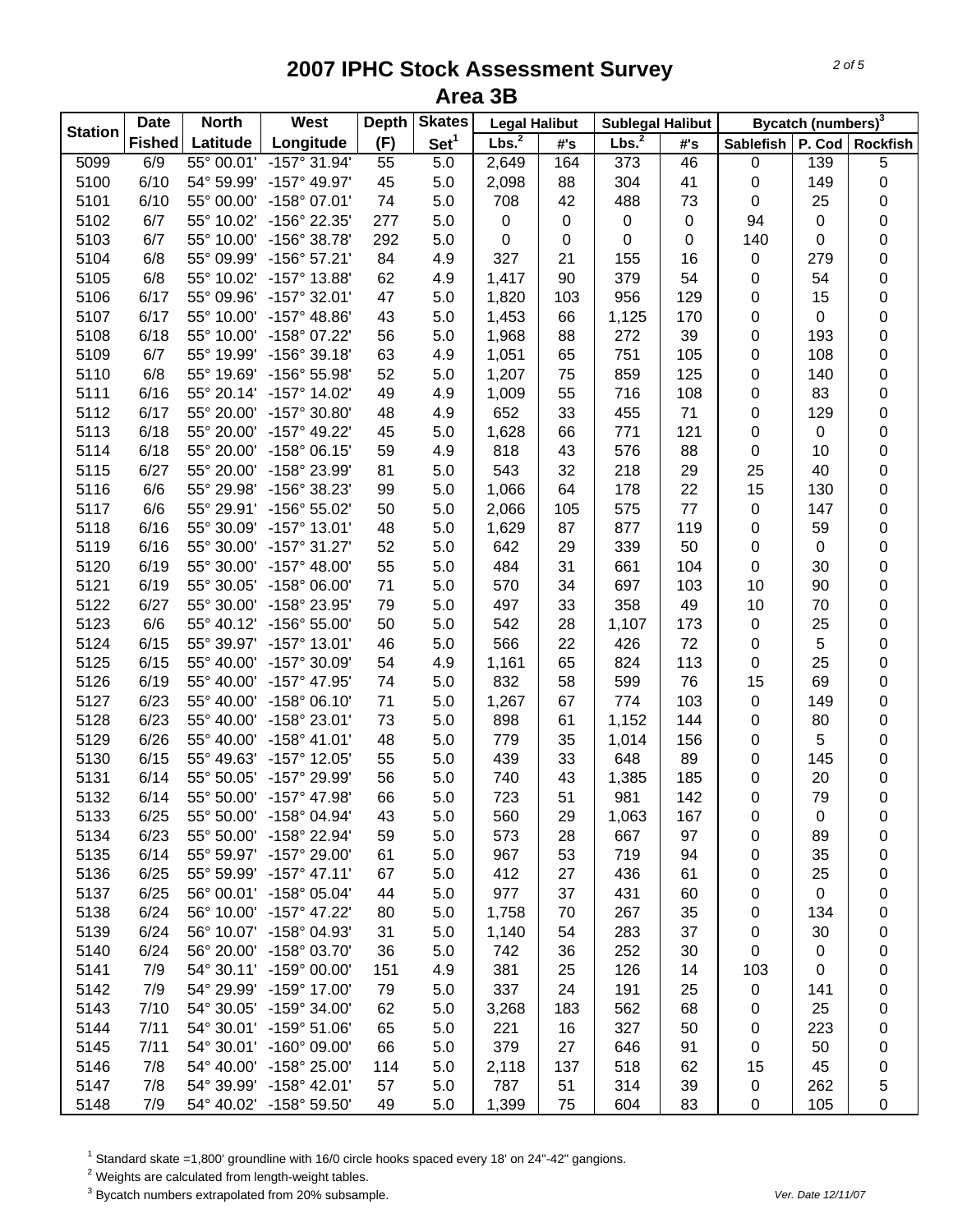| Set <sup>1</sup><br>Lbs. <sup>2</sup><br>Lbs. <sup>2</sup><br>Longitude<br>(F)<br><b>Fished</b><br>Latitude<br>P. Cod<br>#'s<br>#'s<br><b>Sablefish</b><br>5149<br>7/10<br>54° 40.01'<br>$-159^{\circ}$ 16.95'<br>39<br>5.0<br>121<br>15<br>1,686<br>93<br>849<br>$\pmb{0}$<br>0<br>7/10<br>5.0<br>682<br>30<br>5<br>5150<br>54° 39.51'<br>-159° 32.36'<br>37<br>1,455<br>64<br>101<br>0<br>5151<br>7/11<br>41<br>5.0<br>783<br>5<br>0<br>54° 40.03'<br>-159° 52.00'<br>2,262<br>109<br>103<br>0<br>7/12<br>758<br>125<br>0<br>5152<br>54° 40.00'<br>$-160^{\circ}$ 09.04'<br>49<br>5.0<br>1,496<br>101<br>99<br>0<br>0<br>6/11<br>58<br>91<br>$\pmb{0}$<br>30<br>5153<br>54° 50.00'<br>-158° 06.92'<br>5.0<br>1,766<br>113<br>647<br>5<br>6/11<br>810<br>52<br>188<br>23<br>5154<br>54° 50.02'<br>-158° 24.80'<br>109<br>4.9<br>83<br>0<br>0<br>7/8<br>55<br>5.0<br>768<br>115<br>$\pmb{0}$<br>5155<br>54° 50.04'<br>-158° 41.98'<br>1,861<br>100<br>94<br>0<br>5.0<br>524<br>94<br>10<br>5156<br>6/30<br>54° 50.02'<br>$-159^{\circ}$ 00.16'<br>39<br>555<br>33<br>0<br>0<br>7/12<br>4.9<br>619<br>17<br>440<br>69<br>107<br>5157<br>54° 50.00'<br>-159° 52.06'<br>30<br>0<br>0<br>7/12<br>38<br>5.0<br>68<br>767<br>121<br>5158<br>54° 49.89'<br>-160° 09.02'<br>1,718<br>0<br>0<br>0<br>7/13<br>46<br>5.0<br>28<br>307<br>5159<br>54° 49.94'<br>-160° 26.00'<br>417<br>42<br>0<br>135<br>0<br>117<br>85<br>5160<br>6/11<br>54° 59.97'<br>-158° 25.00'<br>5.0<br>125<br>236<br>29<br>50<br>2,141<br>4<br>6/30<br>678<br>5161<br>54° 59.84'<br>$-158^{\circ}$ 41.98'<br>68<br>4.5<br>1,277<br>78<br>96<br>$\pmb{0}$<br>98<br>0<br>6/30<br>46<br>419<br>22<br>505<br>5162<br>54° 59.99'<br>-158° 59.19'<br>5.0<br>88<br>0<br>55<br>5163<br>7/1<br>23<br>5.0<br>43<br>149<br>5<br>0<br>54° 59.61'<br>-159° 17.00'<br>21<br>0<br>1,910<br>7/13<br>62<br>712<br>0<br>5164<br>55° 00.00'<br>-160° 27.04'<br>5.0<br>995<br>71<br>94<br>0<br>45<br>49<br>7/13<br>5.0<br>974<br>0<br>5165<br>55° 00.00'<br>$-160^{\circ}$ 44.06'<br>850<br>45<br>144<br>0<br>5<br>7/2<br>55° 09.91'<br>214<br>40<br>5166<br>$-158^{\circ}$ 24.00'<br>101<br>4.0<br>490<br>32<br>30<br>0<br>0<br>7/2<br>5167<br>55° 09.91' -158° 42.01'<br>112<br>5.0<br>728<br>37<br>121<br>16<br>25<br>0<br>0<br>5168<br>7/1<br>76<br>5.0<br>593<br>$\pmb{0}$<br>15<br>0<br>55° 10.00'<br>-158° 59.05'<br>2,053<br>124<br>$77$<br>7/1<br>38<br>5.1<br>478<br>62<br>$\pmb{0}$<br>5<br>0<br>5169<br>55° 09.98'<br>$-159^{\circ}$ 17.01'<br>1,580<br>70<br>32<br>7/2<br>5.0<br>254<br>35<br>20<br>0<br>5170<br>55° 20.00'<br>-158° 41.93'<br>101<br>1,153<br>69<br>0<br>7/3<br>92<br>551<br>66<br>15<br>5171<br>55° 20.02'<br>$-158^{\circ} 58.98'$<br>103<br>5.0<br>1,605<br>10<br>0<br>7/3<br>55° 20.04'<br>96<br>5.0<br>763<br>85<br>20<br>5172<br>$-159^{\circ}$ 16.98'<br>3,209<br>205<br>$\pmb{0}$<br>0<br>5173<br>7/4<br>438<br>53<br>34<br>55° 20.01'<br>-159° 33.98'<br>$77 \,$<br>4.9<br>935<br>64<br>$\pmb{0}$<br>0<br>7/4<br>5.0<br>546<br>80<br>5174<br>55° 19.99'<br>-159° 52.24'<br>46<br>718<br>34<br>0<br>0<br>0<br>6/27<br>5.0<br>346<br>5175<br>55° 30.00'<br>-158° 40.98'<br>89<br>545<br>23<br>47<br>10<br>0<br>0<br>4.9<br>35<br>933<br>15<br>5176<br>6/26<br>55° 30.05'<br>-158° 59.02'<br>61<br>591<br>131<br>$\pmb{0}$<br>0<br>5177<br>7/3<br>-159° 17.19'<br>66<br>5.0<br>789<br>45<br>649<br>89<br>0<br>145<br>55° 30.00'<br>0<br>7/5<br>4.9<br>5178<br>55° 29.90'<br>-159° 34.01'<br>93<br>1,454<br>386<br>47<br>0<br>15<br>74<br>0<br>7/5<br>92<br>5179<br>55° 30.02'<br>-159° 52.02'<br>5.0<br>1,160<br>65<br>228<br>26<br>0<br>45<br>6/26<br>0<br>5181<br>55° 40.00'<br>-158° 59.05'<br>83<br>5.0<br>266<br>30<br>0<br>45<br>1,684<br>91<br>6/22<br>312<br>0<br>5182<br>-159° 16.99'<br>59<br>5.0<br>277<br>19<br>42<br>0<br>40<br>55° 39.97'<br>0<br>7/5<br>71<br>5.0<br>378<br>47<br>0<br>5183<br>55° 40.00' -159° 51.95'<br>1,215<br>66<br>130<br>5184<br>55° 50.02'<br>-158° 58.99'<br>74<br>6/22<br>5.0<br>1,803<br>88<br>569<br>0<br>95<br>0<br>69<br>5185<br>6/22<br>55° 50.05'<br>-159° 17.00'<br>5.0<br>351<br>29<br>803<br>40<br>46<br>0<br>45<br>0<br>5<br>5186<br>7/26<br>54° 00.00'<br>$-163^{\circ}$ 15.16'<br>263<br>38<br>54<br>46<br>5.0<br>452<br>30<br>0<br>5187<br>7/26<br>54° 00.00'<br>$-163^{\circ}$ 31.98'<br>5.0<br>50<br>167<br>31<br>158<br>0<br>56<br>4<br>0<br>5188<br>7/26<br>53° 59.99'<br>$-163^{\circ}$ 49.00'<br>51<br>5.0<br>42<br>3<br>213<br>36<br>115<br>0<br>0<br>54° 10.00' -161° 34.22' | <b>Station</b> | <b>Date</b> | <b>North</b> | West | <b>Depth</b> | <b>Skates</b> | <b>Legal Halibut</b> |    | <b>Sublegal Halibut</b> |    |    | <b>Bycatch (numbers)</b> <sup>3</sup> |                 |
|-------------------------------------------------------------------------------------------------------------------------------------------------------------------------------------------------------------------------------------------------------------------------------------------------------------------------------------------------------------------------------------------------------------------------------------------------------------------------------------------------------------------------------------------------------------------------------------------------------------------------------------------------------------------------------------------------------------------------------------------------------------------------------------------------------------------------------------------------------------------------------------------------------------------------------------------------------------------------------------------------------------------------------------------------------------------------------------------------------------------------------------------------------------------------------------------------------------------------------------------------------------------------------------------------------------------------------------------------------------------------------------------------------------------------------------------------------------------------------------------------------------------------------------------------------------------------------------------------------------------------------------------------------------------------------------------------------------------------------------------------------------------------------------------------------------------------------------------------------------------------------------------------------------------------------------------------------------------------------------------------------------------------------------------------------------------------------------------------------------------------------------------------------------------------------------------------------------------------------------------------------------------------------------------------------------------------------------------------------------------------------------------------------------------------------------------------------------------------------------------------------------------------------------------------------------------------------------------------------------------------------------------------------------------------------------------------------------------------------------------------------------------------------------------------------------------------------------------------------------------------------------------------------------------------------------------------------------------------------------------------------------------------------------------------------------------------------------------------------------------------------------------------------------------------------------------------------------------------------------------------------------------------------------------------------------------------------------------------------------------------------------------------------------------------------------------------------------------------------------------------------------------------------------------------------------------------------------------------------------------------------------------------------------------------------------------------------------------------------------------------------------------------------------------------------------------------------------------------------------------------------------------------------------------------------------------------------------------------------------------------------------------------------------------------------------------------------------------------------------------------------------------------------------------------------------------------------------------------------------------------------------------------------------------------------------------------------------------------------------------------------------------------------------------------------------------------------------------------------------------------------------------------|----------------|-------------|--------------|------|--------------|---------------|----------------------|----|-------------------------|----|----|---------------------------------------|-----------------|
|                                                                                                                                                                                                                                                                                                                                                                                                                                                                                                                                                                                                                                                                                                                                                                                                                                                                                                                                                                                                                                                                                                                                                                                                                                                                                                                                                                                                                                                                                                                                                                                                                                                                                                                                                                                                                                                                                                                                                                                                                                                                                                                                                                                                                                                                                                                                                                                                                                                                                                                                                                                                                                                                                                                                                                                                                                                                                                                                                                                                                                                                                                                                                                                                                                                                                                                                                                                                                                                                                                                                                                                                                                                                                                                                                                                                                                                                                                                                                                                                                                                                                                                                                                                                                                                                                                                                                                                                                                                                                                                         |                |             |              |      |              |               |                      |    |                         |    |    |                                       | <b>Rockfish</b> |
|                                                                                                                                                                                                                                                                                                                                                                                                                                                                                                                                                                                                                                                                                                                                                                                                                                                                                                                                                                                                                                                                                                                                                                                                                                                                                                                                                                                                                                                                                                                                                                                                                                                                                                                                                                                                                                                                                                                                                                                                                                                                                                                                                                                                                                                                                                                                                                                                                                                                                                                                                                                                                                                                                                                                                                                                                                                                                                                                                                                                                                                                                                                                                                                                                                                                                                                                                                                                                                                                                                                                                                                                                                                                                                                                                                                                                                                                                                                                                                                                                                                                                                                                                                                                                                                                                                                                                                                                                                                                                                                         |                |             |              |      |              |               |                      |    |                         |    |    |                                       |                 |
|                                                                                                                                                                                                                                                                                                                                                                                                                                                                                                                                                                                                                                                                                                                                                                                                                                                                                                                                                                                                                                                                                                                                                                                                                                                                                                                                                                                                                                                                                                                                                                                                                                                                                                                                                                                                                                                                                                                                                                                                                                                                                                                                                                                                                                                                                                                                                                                                                                                                                                                                                                                                                                                                                                                                                                                                                                                                                                                                                                                                                                                                                                                                                                                                                                                                                                                                                                                                                                                                                                                                                                                                                                                                                                                                                                                                                                                                                                                                                                                                                                                                                                                                                                                                                                                                                                                                                                                                                                                                                                                         |                |             |              |      |              |               |                      |    |                         |    |    |                                       |                 |
|                                                                                                                                                                                                                                                                                                                                                                                                                                                                                                                                                                                                                                                                                                                                                                                                                                                                                                                                                                                                                                                                                                                                                                                                                                                                                                                                                                                                                                                                                                                                                                                                                                                                                                                                                                                                                                                                                                                                                                                                                                                                                                                                                                                                                                                                                                                                                                                                                                                                                                                                                                                                                                                                                                                                                                                                                                                                                                                                                                                                                                                                                                                                                                                                                                                                                                                                                                                                                                                                                                                                                                                                                                                                                                                                                                                                                                                                                                                                                                                                                                                                                                                                                                                                                                                                                                                                                                                                                                                                                                                         |                |             |              |      |              |               |                      |    |                         |    |    |                                       |                 |
|                                                                                                                                                                                                                                                                                                                                                                                                                                                                                                                                                                                                                                                                                                                                                                                                                                                                                                                                                                                                                                                                                                                                                                                                                                                                                                                                                                                                                                                                                                                                                                                                                                                                                                                                                                                                                                                                                                                                                                                                                                                                                                                                                                                                                                                                                                                                                                                                                                                                                                                                                                                                                                                                                                                                                                                                                                                                                                                                                                                                                                                                                                                                                                                                                                                                                                                                                                                                                                                                                                                                                                                                                                                                                                                                                                                                                                                                                                                                                                                                                                                                                                                                                                                                                                                                                                                                                                                                                                                                                                                         |                |             |              |      |              |               |                      |    |                         |    |    |                                       |                 |
|                                                                                                                                                                                                                                                                                                                                                                                                                                                                                                                                                                                                                                                                                                                                                                                                                                                                                                                                                                                                                                                                                                                                                                                                                                                                                                                                                                                                                                                                                                                                                                                                                                                                                                                                                                                                                                                                                                                                                                                                                                                                                                                                                                                                                                                                                                                                                                                                                                                                                                                                                                                                                                                                                                                                                                                                                                                                                                                                                                                                                                                                                                                                                                                                                                                                                                                                                                                                                                                                                                                                                                                                                                                                                                                                                                                                                                                                                                                                                                                                                                                                                                                                                                                                                                                                                                                                                                                                                                                                                                                         |                |             |              |      |              |               |                      |    |                         |    |    |                                       |                 |
|                                                                                                                                                                                                                                                                                                                                                                                                                                                                                                                                                                                                                                                                                                                                                                                                                                                                                                                                                                                                                                                                                                                                                                                                                                                                                                                                                                                                                                                                                                                                                                                                                                                                                                                                                                                                                                                                                                                                                                                                                                                                                                                                                                                                                                                                                                                                                                                                                                                                                                                                                                                                                                                                                                                                                                                                                                                                                                                                                                                                                                                                                                                                                                                                                                                                                                                                                                                                                                                                                                                                                                                                                                                                                                                                                                                                                                                                                                                                                                                                                                                                                                                                                                                                                                                                                                                                                                                                                                                                                                                         |                |             |              |      |              |               |                      |    |                         |    |    |                                       |                 |
|                                                                                                                                                                                                                                                                                                                                                                                                                                                                                                                                                                                                                                                                                                                                                                                                                                                                                                                                                                                                                                                                                                                                                                                                                                                                                                                                                                                                                                                                                                                                                                                                                                                                                                                                                                                                                                                                                                                                                                                                                                                                                                                                                                                                                                                                                                                                                                                                                                                                                                                                                                                                                                                                                                                                                                                                                                                                                                                                                                                                                                                                                                                                                                                                                                                                                                                                                                                                                                                                                                                                                                                                                                                                                                                                                                                                                                                                                                                                                                                                                                                                                                                                                                                                                                                                                                                                                                                                                                                                                                                         |                |             |              |      |              |               |                      |    |                         |    |    |                                       |                 |
|                                                                                                                                                                                                                                                                                                                                                                                                                                                                                                                                                                                                                                                                                                                                                                                                                                                                                                                                                                                                                                                                                                                                                                                                                                                                                                                                                                                                                                                                                                                                                                                                                                                                                                                                                                                                                                                                                                                                                                                                                                                                                                                                                                                                                                                                                                                                                                                                                                                                                                                                                                                                                                                                                                                                                                                                                                                                                                                                                                                                                                                                                                                                                                                                                                                                                                                                                                                                                                                                                                                                                                                                                                                                                                                                                                                                                                                                                                                                                                                                                                                                                                                                                                                                                                                                                                                                                                                                                                                                                                                         |                |             |              |      |              |               |                      |    |                         |    |    |                                       |                 |
|                                                                                                                                                                                                                                                                                                                                                                                                                                                                                                                                                                                                                                                                                                                                                                                                                                                                                                                                                                                                                                                                                                                                                                                                                                                                                                                                                                                                                                                                                                                                                                                                                                                                                                                                                                                                                                                                                                                                                                                                                                                                                                                                                                                                                                                                                                                                                                                                                                                                                                                                                                                                                                                                                                                                                                                                                                                                                                                                                                                                                                                                                                                                                                                                                                                                                                                                                                                                                                                                                                                                                                                                                                                                                                                                                                                                                                                                                                                                                                                                                                                                                                                                                                                                                                                                                                                                                                                                                                                                                                                         |                |             |              |      |              |               |                      |    |                         |    |    |                                       |                 |
|                                                                                                                                                                                                                                                                                                                                                                                                                                                                                                                                                                                                                                                                                                                                                                                                                                                                                                                                                                                                                                                                                                                                                                                                                                                                                                                                                                                                                                                                                                                                                                                                                                                                                                                                                                                                                                                                                                                                                                                                                                                                                                                                                                                                                                                                                                                                                                                                                                                                                                                                                                                                                                                                                                                                                                                                                                                                                                                                                                                                                                                                                                                                                                                                                                                                                                                                                                                                                                                                                                                                                                                                                                                                                                                                                                                                                                                                                                                                                                                                                                                                                                                                                                                                                                                                                                                                                                                                                                                                                                                         |                |             |              |      |              |               |                      |    |                         |    |    |                                       |                 |
|                                                                                                                                                                                                                                                                                                                                                                                                                                                                                                                                                                                                                                                                                                                                                                                                                                                                                                                                                                                                                                                                                                                                                                                                                                                                                                                                                                                                                                                                                                                                                                                                                                                                                                                                                                                                                                                                                                                                                                                                                                                                                                                                                                                                                                                                                                                                                                                                                                                                                                                                                                                                                                                                                                                                                                                                                                                                                                                                                                                                                                                                                                                                                                                                                                                                                                                                                                                                                                                                                                                                                                                                                                                                                                                                                                                                                                                                                                                                                                                                                                                                                                                                                                                                                                                                                                                                                                                                                                                                                                                         |                |             |              |      |              |               |                      |    |                         |    |    |                                       |                 |
|                                                                                                                                                                                                                                                                                                                                                                                                                                                                                                                                                                                                                                                                                                                                                                                                                                                                                                                                                                                                                                                                                                                                                                                                                                                                                                                                                                                                                                                                                                                                                                                                                                                                                                                                                                                                                                                                                                                                                                                                                                                                                                                                                                                                                                                                                                                                                                                                                                                                                                                                                                                                                                                                                                                                                                                                                                                                                                                                                                                                                                                                                                                                                                                                                                                                                                                                                                                                                                                                                                                                                                                                                                                                                                                                                                                                                                                                                                                                                                                                                                                                                                                                                                                                                                                                                                                                                                                                                                                                                                                         |                |             |              |      |              |               |                      |    |                         |    |    |                                       |                 |
|                                                                                                                                                                                                                                                                                                                                                                                                                                                                                                                                                                                                                                                                                                                                                                                                                                                                                                                                                                                                                                                                                                                                                                                                                                                                                                                                                                                                                                                                                                                                                                                                                                                                                                                                                                                                                                                                                                                                                                                                                                                                                                                                                                                                                                                                                                                                                                                                                                                                                                                                                                                                                                                                                                                                                                                                                                                                                                                                                                                                                                                                                                                                                                                                                                                                                                                                                                                                                                                                                                                                                                                                                                                                                                                                                                                                                                                                                                                                                                                                                                                                                                                                                                                                                                                                                                                                                                                                                                                                                                                         |                |             |              |      |              |               |                      |    |                         |    |    |                                       |                 |
|                                                                                                                                                                                                                                                                                                                                                                                                                                                                                                                                                                                                                                                                                                                                                                                                                                                                                                                                                                                                                                                                                                                                                                                                                                                                                                                                                                                                                                                                                                                                                                                                                                                                                                                                                                                                                                                                                                                                                                                                                                                                                                                                                                                                                                                                                                                                                                                                                                                                                                                                                                                                                                                                                                                                                                                                                                                                                                                                                                                                                                                                                                                                                                                                                                                                                                                                                                                                                                                                                                                                                                                                                                                                                                                                                                                                                                                                                                                                                                                                                                                                                                                                                                                                                                                                                                                                                                                                                                                                                                                         |                |             |              |      |              |               |                      |    |                         |    |    |                                       |                 |
|                                                                                                                                                                                                                                                                                                                                                                                                                                                                                                                                                                                                                                                                                                                                                                                                                                                                                                                                                                                                                                                                                                                                                                                                                                                                                                                                                                                                                                                                                                                                                                                                                                                                                                                                                                                                                                                                                                                                                                                                                                                                                                                                                                                                                                                                                                                                                                                                                                                                                                                                                                                                                                                                                                                                                                                                                                                                                                                                                                                                                                                                                                                                                                                                                                                                                                                                                                                                                                                                                                                                                                                                                                                                                                                                                                                                                                                                                                                                                                                                                                                                                                                                                                                                                                                                                                                                                                                                                                                                                                                         |                |             |              |      |              |               |                      |    |                         |    |    |                                       |                 |
|                                                                                                                                                                                                                                                                                                                                                                                                                                                                                                                                                                                                                                                                                                                                                                                                                                                                                                                                                                                                                                                                                                                                                                                                                                                                                                                                                                                                                                                                                                                                                                                                                                                                                                                                                                                                                                                                                                                                                                                                                                                                                                                                                                                                                                                                                                                                                                                                                                                                                                                                                                                                                                                                                                                                                                                                                                                                                                                                                                                                                                                                                                                                                                                                                                                                                                                                                                                                                                                                                                                                                                                                                                                                                                                                                                                                                                                                                                                                                                                                                                                                                                                                                                                                                                                                                                                                                                                                                                                                                                                         |                |             |              |      |              |               |                      |    |                         |    |    |                                       |                 |
|                                                                                                                                                                                                                                                                                                                                                                                                                                                                                                                                                                                                                                                                                                                                                                                                                                                                                                                                                                                                                                                                                                                                                                                                                                                                                                                                                                                                                                                                                                                                                                                                                                                                                                                                                                                                                                                                                                                                                                                                                                                                                                                                                                                                                                                                                                                                                                                                                                                                                                                                                                                                                                                                                                                                                                                                                                                                                                                                                                                                                                                                                                                                                                                                                                                                                                                                                                                                                                                                                                                                                                                                                                                                                                                                                                                                                                                                                                                                                                                                                                                                                                                                                                                                                                                                                                                                                                                                                                                                                                                         |                |             |              |      |              |               |                      |    |                         |    |    |                                       |                 |
|                                                                                                                                                                                                                                                                                                                                                                                                                                                                                                                                                                                                                                                                                                                                                                                                                                                                                                                                                                                                                                                                                                                                                                                                                                                                                                                                                                                                                                                                                                                                                                                                                                                                                                                                                                                                                                                                                                                                                                                                                                                                                                                                                                                                                                                                                                                                                                                                                                                                                                                                                                                                                                                                                                                                                                                                                                                                                                                                                                                                                                                                                                                                                                                                                                                                                                                                                                                                                                                                                                                                                                                                                                                                                                                                                                                                                                                                                                                                                                                                                                                                                                                                                                                                                                                                                                                                                                                                                                                                                                                         |                |             |              |      |              |               |                      |    |                         |    |    |                                       |                 |
|                                                                                                                                                                                                                                                                                                                                                                                                                                                                                                                                                                                                                                                                                                                                                                                                                                                                                                                                                                                                                                                                                                                                                                                                                                                                                                                                                                                                                                                                                                                                                                                                                                                                                                                                                                                                                                                                                                                                                                                                                                                                                                                                                                                                                                                                                                                                                                                                                                                                                                                                                                                                                                                                                                                                                                                                                                                                                                                                                                                                                                                                                                                                                                                                                                                                                                                                                                                                                                                                                                                                                                                                                                                                                                                                                                                                                                                                                                                                                                                                                                                                                                                                                                                                                                                                                                                                                                                                                                                                                                                         |                |             |              |      |              |               |                      |    |                         |    |    |                                       |                 |
|                                                                                                                                                                                                                                                                                                                                                                                                                                                                                                                                                                                                                                                                                                                                                                                                                                                                                                                                                                                                                                                                                                                                                                                                                                                                                                                                                                                                                                                                                                                                                                                                                                                                                                                                                                                                                                                                                                                                                                                                                                                                                                                                                                                                                                                                                                                                                                                                                                                                                                                                                                                                                                                                                                                                                                                                                                                                                                                                                                                                                                                                                                                                                                                                                                                                                                                                                                                                                                                                                                                                                                                                                                                                                                                                                                                                                                                                                                                                                                                                                                                                                                                                                                                                                                                                                                                                                                                                                                                                                                                         |                |             |              |      |              |               |                      |    |                         |    |    |                                       |                 |
|                                                                                                                                                                                                                                                                                                                                                                                                                                                                                                                                                                                                                                                                                                                                                                                                                                                                                                                                                                                                                                                                                                                                                                                                                                                                                                                                                                                                                                                                                                                                                                                                                                                                                                                                                                                                                                                                                                                                                                                                                                                                                                                                                                                                                                                                                                                                                                                                                                                                                                                                                                                                                                                                                                                                                                                                                                                                                                                                                                                                                                                                                                                                                                                                                                                                                                                                                                                                                                                                                                                                                                                                                                                                                                                                                                                                                                                                                                                                                                                                                                                                                                                                                                                                                                                                                                                                                                                                                                                                                                                         |                |             |              |      |              |               |                      |    |                         |    |    |                                       |                 |
|                                                                                                                                                                                                                                                                                                                                                                                                                                                                                                                                                                                                                                                                                                                                                                                                                                                                                                                                                                                                                                                                                                                                                                                                                                                                                                                                                                                                                                                                                                                                                                                                                                                                                                                                                                                                                                                                                                                                                                                                                                                                                                                                                                                                                                                                                                                                                                                                                                                                                                                                                                                                                                                                                                                                                                                                                                                                                                                                                                                                                                                                                                                                                                                                                                                                                                                                                                                                                                                                                                                                                                                                                                                                                                                                                                                                                                                                                                                                                                                                                                                                                                                                                                                                                                                                                                                                                                                                                                                                                                                         |                |             |              |      |              |               |                      |    |                         |    |    |                                       |                 |
|                                                                                                                                                                                                                                                                                                                                                                                                                                                                                                                                                                                                                                                                                                                                                                                                                                                                                                                                                                                                                                                                                                                                                                                                                                                                                                                                                                                                                                                                                                                                                                                                                                                                                                                                                                                                                                                                                                                                                                                                                                                                                                                                                                                                                                                                                                                                                                                                                                                                                                                                                                                                                                                                                                                                                                                                                                                                                                                                                                                                                                                                                                                                                                                                                                                                                                                                                                                                                                                                                                                                                                                                                                                                                                                                                                                                                                                                                                                                                                                                                                                                                                                                                                                                                                                                                                                                                                                                                                                                                                                         |                |             |              |      |              |               |                      |    |                         |    |    |                                       |                 |
|                                                                                                                                                                                                                                                                                                                                                                                                                                                                                                                                                                                                                                                                                                                                                                                                                                                                                                                                                                                                                                                                                                                                                                                                                                                                                                                                                                                                                                                                                                                                                                                                                                                                                                                                                                                                                                                                                                                                                                                                                                                                                                                                                                                                                                                                                                                                                                                                                                                                                                                                                                                                                                                                                                                                                                                                                                                                                                                                                                                                                                                                                                                                                                                                                                                                                                                                                                                                                                                                                                                                                                                                                                                                                                                                                                                                                                                                                                                                                                                                                                                                                                                                                                                                                                                                                                                                                                                                                                                                                                                         |                |             |              |      |              |               |                      |    |                         |    |    |                                       |                 |
|                                                                                                                                                                                                                                                                                                                                                                                                                                                                                                                                                                                                                                                                                                                                                                                                                                                                                                                                                                                                                                                                                                                                                                                                                                                                                                                                                                                                                                                                                                                                                                                                                                                                                                                                                                                                                                                                                                                                                                                                                                                                                                                                                                                                                                                                                                                                                                                                                                                                                                                                                                                                                                                                                                                                                                                                                                                                                                                                                                                                                                                                                                                                                                                                                                                                                                                                                                                                                                                                                                                                                                                                                                                                                                                                                                                                                                                                                                                                                                                                                                                                                                                                                                                                                                                                                                                                                                                                                                                                                                                         |                |             |              |      |              |               |                      |    |                         |    |    |                                       |                 |
|                                                                                                                                                                                                                                                                                                                                                                                                                                                                                                                                                                                                                                                                                                                                                                                                                                                                                                                                                                                                                                                                                                                                                                                                                                                                                                                                                                                                                                                                                                                                                                                                                                                                                                                                                                                                                                                                                                                                                                                                                                                                                                                                                                                                                                                                                                                                                                                                                                                                                                                                                                                                                                                                                                                                                                                                                                                                                                                                                                                                                                                                                                                                                                                                                                                                                                                                                                                                                                                                                                                                                                                                                                                                                                                                                                                                                                                                                                                                                                                                                                                                                                                                                                                                                                                                                                                                                                                                                                                                                                                         |                |             |              |      |              |               |                      |    |                         |    |    |                                       |                 |
|                                                                                                                                                                                                                                                                                                                                                                                                                                                                                                                                                                                                                                                                                                                                                                                                                                                                                                                                                                                                                                                                                                                                                                                                                                                                                                                                                                                                                                                                                                                                                                                                                                                                                                                                                                                                                                                                                                                                                                                                                                                                                                                                                                                                                                                                                                                                                                                                                                                                                                                                                                                                                                                                                                                                                                                                                                                                                                                                                                                                                                                                                                                                                                                                                                                                                                                                                                                                                                                                                                                                                                                                                                                                                                                                                                                                                                                                                                                                                                                                                                                                                                                                                                                                                                                                                                                                                                                                                                                                                                                         |                |             |              |      |              |               |                      |    |                         |    |    |                                       |                 |
|                                                                                                                                                                                                                                                                                                                                                                                                                                                                                                                                                                                                                                                                                                                                                                                                                                                                                                                                                                                                                                                                                                                                                                                                                                                                                                                                                                                                                                                                                                                                                                                                                                                                                                                                                                                                                                                                                                                                                                                                                                                                                                                                                                                                                                                                                                                                                                                                                                                                                                                                                                                                                                                                                                                                                                                                                                                                                                                                                                                                                                                                                                                                                                                                                                                                                                                                                                                                                                                                                                                                                                                                                                                                                                                                                                                                                                                                                                                                                                                                                                                                                                                                                                                                                                                                                                                                                                                                                                                                                                                         |                |             |              |      |              |               |                      |    |                         |    |    |                                       |                 |
|                                                                                                                                                                                                                                                                                                                                                                                                                                                                                                                                                                                                                                                                                                                                                                                                                                                                                                                                                                                                                                                                                                                                                                                                                                                                                                                                                                                                                                                                                                                                                                                                                                                                                                                                                                                                                                                                                                                                                                                                                                                                                                                                                                                                                                                                                                                                                                                                                                                                                                                                                                                                                                                                                                                                                                                                                                                                                                                                                                                                                                                                                                                                                                                                                                                                                                                                                                                                                                                                                                                                                                                                                                                                                                                                                                                                                                                                                                                                                                                                                                                                                                                                                                                                                                                                                                                                                                                                                                                                                                                         |                |             |              |      |              |               |                      |    |                         |    |    |                                       |                 |
|                                                                                                                                                                                                                                                                                                                                                                                                                                                                                                                                                                                                                                                                                                                                                                                                                                                                                                                                                                                                                                                                                                                                                                                                                                                                                                                                                                                                                                                                                                                                                                                                                                                                                                                                                                                                                                                                                                                                                                                                                                                                                                                                                                                                                                                                                                                                                                                                                                                                                                                                                                                                                                                                                                                                                                                                                                                                                                                                                                                                                                                                                                                                                                                                                                                                                                                                                                                                                                                                                                                                                                                                                                                                                                                                                                                                                                                                                                                                                                                                                                                                                                                                                                                                                                                                                                                                                                                                                                                                                                                         |                |             |              |      |              |               |                      |    |                         |    |    |                                       |                 |
|                                                                                                                                                                                                                                                                                                                                                                                                                                                                                                                                                                                                                                                                                                                                                                                                                                                                                                                                                                                                                                                                                                                                                                                                                                                                                                                                                                                                                                                                                                                                                                                                                                                                                                                                                                                                                                                                                                                                                                                                                                                                                                                                                                                                                                                                                                                                                                                                                                                                                                                                                                                                                                                                                                                                                                                                                                                                                                                                                                                                                                                                                                                                                                                                                                                                                                                                                                                                                                                                                                                                                                                                                                                                                                                                                                                                                                                                                                                                                                                                                                                                                                                                                                                                                                                                                                                                                                                                                                                                                                                         |                |             |              |      |              |               |                      |    |                         |    |    |                                       |                 |
|                                                                                                                                                                                                                                                                                                                                                                                                                                                                                                                                                                                                                                                                                                                                                                                                                                                                                                                                                                                                                                                                                                                                                                                                                                                                                                                                                                                                                                                                                                                                                                                                                                                                                                                                                                                                                                                                                                                                                                                                                                                                                                                                                                                                                                                                                                                                                                                                                                                                                                                                                                                                                                                                                                                                                                                                                                                                                                                                                                                                                                                                                                                                                                                                                                                                                                                                                                                                                                                                                                                                                                                                                                                                                                                                                                                                                                                                                                                                                                                                                                                                                                                                                                                                                                                                                                                                                                                                                                                                                                                         |                |             |              |      |              |               |                      |    |                         |    |    |                                       |                 |
|                                                                                                                                                                                                                                                                                                                                                                                                                                                                                                                                                                                                                                                                                                                                                                                                                                                                                                                                                                                                                                                                                                                                                                                                                                                                                                                                                                                                                                                                                                                                                                                                                                                                                                                                                                                                                                                                                                                                                                                                                                                                                                                                                                                                                                                                                                                                                                                                                                                                                                                                                                                                                                                                                                                                                                                                                                                                                                                                                                                                                                                                                                                                                                                                                                                                                                                                                                                                                                                                                                                                                                                                                                                                                                                                                                                                                                                                                                                                                                                                                                                                                                                                                                                                                                                                                                                                                                                                                                                                                                                         |                |             |              |      |              |               |                      |    |                         |    |    |                                       |                 |
|                                                                                                                                                                                                                                                                                                                                                                                                                                                                                                                                                                                                                                                                                                                                                                                                                                                                                                                                                                                                                                                                                                                                                                                                                                                                                                                                                                                                                                                                                                                                                                                                                                                                                                                                                                                                                                                                                                                                                                                                                                                                                                                                                                                                                                                                                                                                                                                                                                                                                                                                                                                                                                                                                                                                                                                                                                                                                                                                                                                                                                                                                                                                                                                                                                                                                                                                                                                                                                                                                                                                                                                                                                                                                                                                                                                                                                                                                                                                                                                                                                                                                                                                                                                                                                                                                                                                                                                                                                                                                                                         |                |             |              |      |              |               |                      |    |                         |    |    |                                       |                 |
|                                                                                                                                                                                                                                                                                                                                                                                                                                                                                                                                                                                                                                                                                                                                                                                                                                                                                                                                                                                                                                                                                                                                                                                                                                                                                                                                                                                                                                                                                                                                                                                                                                                                                                                                                                                                                                                                                                                                                                                                                                                                                                                                                                                                                                                                                                                                                                                                                                                                                                                                                                                                                                                                                                                                                                                                                                                                                                                                                                                                                                                                                                                                                                                                                                                                                                                                                                                                                                                                                                                                                                                                                                                                                                                                                                                                                                                                                                                                                                                                                                                                                                                                                                                                                                                                                                                                                                                                                                                                                                                         |                |             |              |      |              |               |                      |    |                         |    |    |                                       |                 |
|                                                                                                                                                                                                                                                                                                                                                                                                                                                                                                                                                                                                                                                                                                                                                                                                                                                                                                                                                                                                                                                                                                                                                                                                                                                                                                                                                                                                                                                                                                                                                                                                                                                                                                                                                                                                                                                                                                                                                                                                                                                                                                                                                                                                                                                                                                                                                                                                                                                                                                                                                                                                                                                                                                                                                                                                                                                                                                                                                                                                                                                                                                                                                                                                                                                                                                                                                                                                                                                                                                                                                                                                                                                                                                                                                                                                                                                                                                                                                                                                                                                                                                                                                                                                                                                                                                                                                                                                                                                                                                                         |                |             |              |      |              |               |                      |    |                         |    |    |                                       |                 |
|                                                                                                                                                                                                                                                                                                                                                                                                                                                                                                                                                                                                                                                                                                                                                                                                                                                                                                                                                                                                                                                                                                                                                                                                                                                                                                                                                                                                                                                                                                                                                                                                                                                                                                                                                                                                                                                                                                                                                                                                                                                                                                                                                                                                                                                                                                                                                                                                                                                                                                                                                                                                                                                                                                                                                                                                                                                                                                                                                                                                                                                                                                                                                                                                                                                                                                                                                                                                                                                                                                                                                                                                                                                                                                                                                                                                                                                                                                                                                                                                                                                                                                                                                                                                                                                                                                                                                                                                                                                                                                                         |                |             |              |      |              |               |                      |    |                         |    |    |                                       |                 |
|                                                                                                                                                                                                                                                                                                                                                                                                                                                                                                                                                                                                                                                                                                                                                                                                                                                                                                                                                                                                                                                                                                                                                                                                                                                                                                                                                                                                                                                                                                                                                                                                                                                                                                                                                                                                                                                                                                                                                                                                                                                                                                                                                                                                                                                                                                                                                                                                                                                                                                                                                                                                                                                                                                                                                                                                                                                                                                                                                                                                                                                                                                                                                                                                                                                                                                                                                                                                                                                                                                                                                                                                                                                                                                                                                                                                                                                                                                                                                                                                                                                                                                                                                                                                                                                                                                                                                                                                                                                                                                                         |                |             |              |      |              |               |                      |    |                         |    |    |                                       |                 |
|                                                                                                                                                                                                                                                                                                                                                                                                                                                                                                                                                                                                                                                                                                                                                                                                                                                                                                                                                                                                                                                                                                                                                                                                                                                                                                                                                                                                                                                                                                                                                                                                                                                                                                                                                                                                                                                                                                                                                                                                                                                                                                                                                                                                                                                                                                                                                                                                                                                                                                                                                                                                                                                                                                                                                                                                                                                                                                                                                                                                                                                                                                                                                                                                                                                                                                                                                                                                                                                                                                                                                                                                                                                                                                                                                                                                                                                                                                                                                                                                                                                                                                                                                                                                                                                                                                                                                                                                                                                                                                                         |                |             |              |      |              |               |                      |    |                         |    |    |                                       |                 |
|                                                                                                                                                                                                                                                                                                                                                                                                                                                                                                                                                                                                                                                                                                                                                                                                                                                                                                                                                                                                                                                                                                                                                                                                                                                                                                                                                                                                                                                                                                                                                                                                                                                                                                                                                                                                                                                                                                                                                                                                                                                                                                                                                                                                                                                                                                                                                                                                                                                                                                                                                                                                                                                                                                                                                                                                                                                                                                                                                                                                                                                                                                                                                                                                                                                                                                                                                                                                                                                                                                                                                                                                                                                                                                                                                                                                                                                                                                                                                                                                                                                                                                                                                                                                                                                                                                                                                                                                                                                                                                                         | 5189           | 7/24        |              |      | 70           | 5.0           | 214                  | 15 | 494                     | 74 | 15 | 55                                    | 0               |
| 5190<br>54° 10.00'<br>$-161^{\circ} 51.01'$<br>5.0<br>2,589<br>519<br>66<br>15<br>7/24<br>45<br>138<br>0<br>20                                                                                                                                                                                                                                                                                                                                                                                                                                                                                                                                                                                                                                                                                                                                                                                                                                                                                                                                                                                                                                                                                                                                                                                                                                                                                                                                                                                                                                                                                                                                                                                                                                                                                                                                                                                                                                                                                                                                                                                                                                                                                                                                                                                                                                                                                                                                                                                                                                                                                                                                                                                                                                                                                                                                                                                                                                                                                                                                                                                                                                                                                                                                                                                                                                                                                                                                                                                                                                                                                                                                                                                                                                                                                                                                                                                                                                                                                                                                                                                                                                                                                                                                                                                                                                                                                                                                                                                                          |                |             |              |      |              |               |                      |    |                         |    |    |                                       |                 |
| 5191<br>7/25<br>54° 10.01' -162° 08.27'<br>5.0<br>407<br>50<br>139<br>5<br>47<br>1,669<br>99<br>0                                                                                                                                                                                                                                                                                                                                                                                                                                                                                                                                                                                                                                                                                                                                                                                                                                                                                                                                                                                                                                                                                                                                                                                                                                                                                                                                                                                                                                                                                                                                                                                                                                                                                                                                                                                                                                                                                                                                                                                                                                                                                                                                                                                                                                                                                                                                                                                                                                                                                                                                                                                                                                                                                                                                                                                                                                                                                                                                                                                                                                                                                                                                                                                                                                                                                                                                                                                                                                                                                                                                                                                                                                                                                                                                                                                                                                                                                                                                                                                                                                                                                                                                                                                                                                                                                                                                                                                                                       |                |             |              |      |              |               |                      |    |                         |    |    |                                       |                 |
| 5192<br>7/25<br>54° 09.97' -162° 24.98'<br>5.0<br>235<br>31<br>10<br>95<br>736<br>44<br>25<br>40                                                                                                                                                                                                                                                                                                                                                                                                                                                                                                                                                                                                                                                                                                                                                                                                                                                                                                                                                                                                                                                                                                                                                                                                                                                                                                                                                                                                                                                                                                                                                                                                                                                                                                                                                                                                                                                                                                                                                                                                                                                                                                                                                                                                                                                                                                                                                                                                                                                                                                                                                                                                                                                                                                                                                                                                                                                                                                                                                                                                                                                                                                                                                                                                                                                                                                                                                                                                                                                                                                                                                                                                                                                                                                                                                                                                                                                                                                                                                                                                                                                                                                                                                                                                                                                                                                                                                                                                                        |                |             |              |      |              |               |                      |    |                         |    |    |                                       |                 |
| 5193<br>7/26<br>$-163^{\circ}$ 49.98'<br>5.0<br>233<br>358<br>25<br>54° 09.95'<br>49<br>53<br>$\mathbf 0$<br>0<br>18                                                                                                                                                                                                                                                                                                                                                                                                                                                                                                                                                                                                                                                                                                                                                                                                                                                                                                                                                                                                                                                                                                                                                                                                                                                                                                                                                                                                                                                                                                                                                                                                                                                                                                                                                                                                                                                                                                                                                                                                                                                                                                                                                                                                                                                                                                                                                                                                                                                                                                                                                                                                                                                                                                                                                                                                                                                                                                                                                                                                                                                                                                                                                                                                                                                                                                                                                                                                                                                                                                                                                                                                                                                                                                                                                                                                                                                                                                                                                                                                                                                                                                                                                                                                                                                                                                                                                                                                    |                |             |              |      |              |               |                      |    |                         |    |    |                                       |                 |
| 5<br>5.0<br>5194<br>7/22<br>54° 19.98'<br>$-160^{\circ}$ 08.20'<br>175<br>42<br>2<br>0<br>0<br>70<br>0                                                                                                                                                                                                                                                                                                                                                                                                                                                                                                                                                                                                                                                                                                                                                                                                                                                                                                                                                                                                                                                                                                                                                                                                                                                                                                                                                                                                                                                                                                                                                                                                                                                                                                                                                                                                                                                                                                                                                                                                                                                                                                                                                                                                                                                                                                                                                                                                                                                                                                                                                                                                                                                                                                                                                                                                                                                                                                                                                                                                                                                                                                                                                                                                                                                                                                                                                                                                                                                                                                                                                                                                                                                                                                                                                                                                                                                                                                                                                                                                                                                                                                                                                                                                                                                                                                                                                                                                                  |                |             |              |      |              |               |                      |    |                         |    |    |                                       |                 |
| 5195<br>$7/22$<br>5.0<br>0<br>54° 19.82' -160° 26.00'<br>70<br>582<br>40<br>545<br>76<br>0<br>95                                                                                                                                                                                                                                                                                                                                                                                                                                                                                                                                                                                                                                                                                                                                                                                                                                                                                                                                                                                                                                                                                                                                                                                                                                                                                                                                                                                                                                                                                                                                                                                                                                                                                                                                                                                                                                                                                                                                                                                                                                                                                                                                                                                                                                                                                                                                                                                                                                                                                                                                                                                                                                                                                                                                                                                                                                                                                                                                                                                                                                                                                                                                                                                                                                                                                                                                                                                                                                                                                                                                                                                                                                                                                                                                                                                                                                                                                                                                                                                                                                                                                                                                                                                                                                                                                                                                                                                                                        |                |             |              |      |              |               |                      |    |                         |    |    |                                       |                 |
| 5196<br>7/23<br>54° 20.08'<br>$-160^{\circ}$ 42.98'<br>5.1<br>58<br>832<br>52<br>245<br>30<br>242<br>10<br>0                                                                                                                                                                                                                                                                                                                                                                                                                                                                                                                                                                                                                                                                                                                                                                                                                                                                                                                                                                                                                                                                                                                                                                                                                                                                                                                                                                                                                                                                                                                                                                                                                                                                                                                                                                                                                                                                                                                                                                                                                                                                                                                                                                                                                                                                                                                                                                                                                                                                                                                                                                                                                                                                                                                                                                                                                                                                                                                                                                                                                                                                                                                                                                                                                                                                                                                                                                                                                                                                                                                                                                                                                                                                                                                                                                                                                                                                                                                                                                                                                                                                                                                                                                                                                                                                                                                                                                                                            |                |             |              |      |              |               |                      |    |                         |    |    |                                       |                 |
| 7/23<br>413<br>200<br>5197<br>54° 20.01' -160° 59.98'<br>70<br>5.0<br>222<br>$\pmb{0}$<br>15<br>64<br>0                                                                                                                                                                                                                                                                                                                                                                                                                                                                                                                                                                                                                                                                                                                                                                                                                                                                                                                                                                                                                                                                                                                                                                                                                                                                                                                                                                                                                                                                                                                                                                                                                                                                                                                                                                                                                                                                                                                                                                                                                                                                                                                                                                                                                                                                                                                                                                                                                                                                                                                                                                                                                                                                                                                                                                                                                                                                                                                                                                                                                                                                                                                                                                                                                                                                                                                                                                                                                                                                                                                                                                                                                                                                                                                                                                                                                                                                                                                                                                                                                                                                                                                                                                                                                                                                                                                                                                                                                 |                |             |              |      |              |               |                      |    |                         |    |    |                                       |                 |
| 5198<br>487<br>5<br>7/24<br>54° 19.98'<br>$-161^\circ$ 16.97'<br>59<br>5.0<br>1,424<br>65<br>0<br>104<br>86                                                                                                                                                                                                                                                                                                                                                                                                                                                                                                                                                                                                                                                                                                                                                                                                                                                                                                                                                                                                                                                                                                                                                                                                                                                                                                                                                                                                                                                                                                                                                                                                                                                                                                                                                                                                                                                                                                                                                                                                                                                                                                                                                                                                                                                                                                                                                                                                                                                                                                                                                                                                                                                                                                                                                                                                                                                                                                                                                                                                                                                                                                                                                                                                                                                                                                                                                                                                                                                                                                                                                                                                                                                                                                                                                                                                                                                                                                                                                                                                                                                                                                                                                                                                                                                                                                                                                                                                             |                |             |              |      |              |               |                      |    |                         |    |    |                                       |                 |
| 5199<br>54° 19.98' -161° 34.26'<br>14<br>91<br>12<br>0<br>7/24<br>79<br>5.0<br>263<br>65<br>20                                                                                                                                                                                                                                                                                                                                                                                                                                                                                                                                                                                                                                                                                                                                                                                                                                                                                                                                                                                                                                                                                                                                                                                                                                                                                                                                                                                                                                                                                                                                                                                                                                                                                                                                                                                                                                                                                                                                                                                                                                                                                                                                                                                                                                                                                                                                                                                                                                                                                                                                                                                                                                                                                                                                                                                                                                                                                                                                                                                                                                                                                                                                                                                                                                                                                                                                                                                                                                                                                                                                                                                                                                                                                                                                                                                                                                                                                                                                                                                                                                                                                                                                                                                                                                                                                                                                                                                                                          |                |             |              |      |              |               |                      |    |                         |    |    |                                       |                 |

<sup>1</sup> Standard skate =1,800' groundline with 16/0 circle hooks spaced every 18' on 24"-42" gangions.<br><sup>2</sup> Weights are calculated from length-weight tables.<br><sup>3</sup> Bycatch numbers extrapolated from 20% subsample.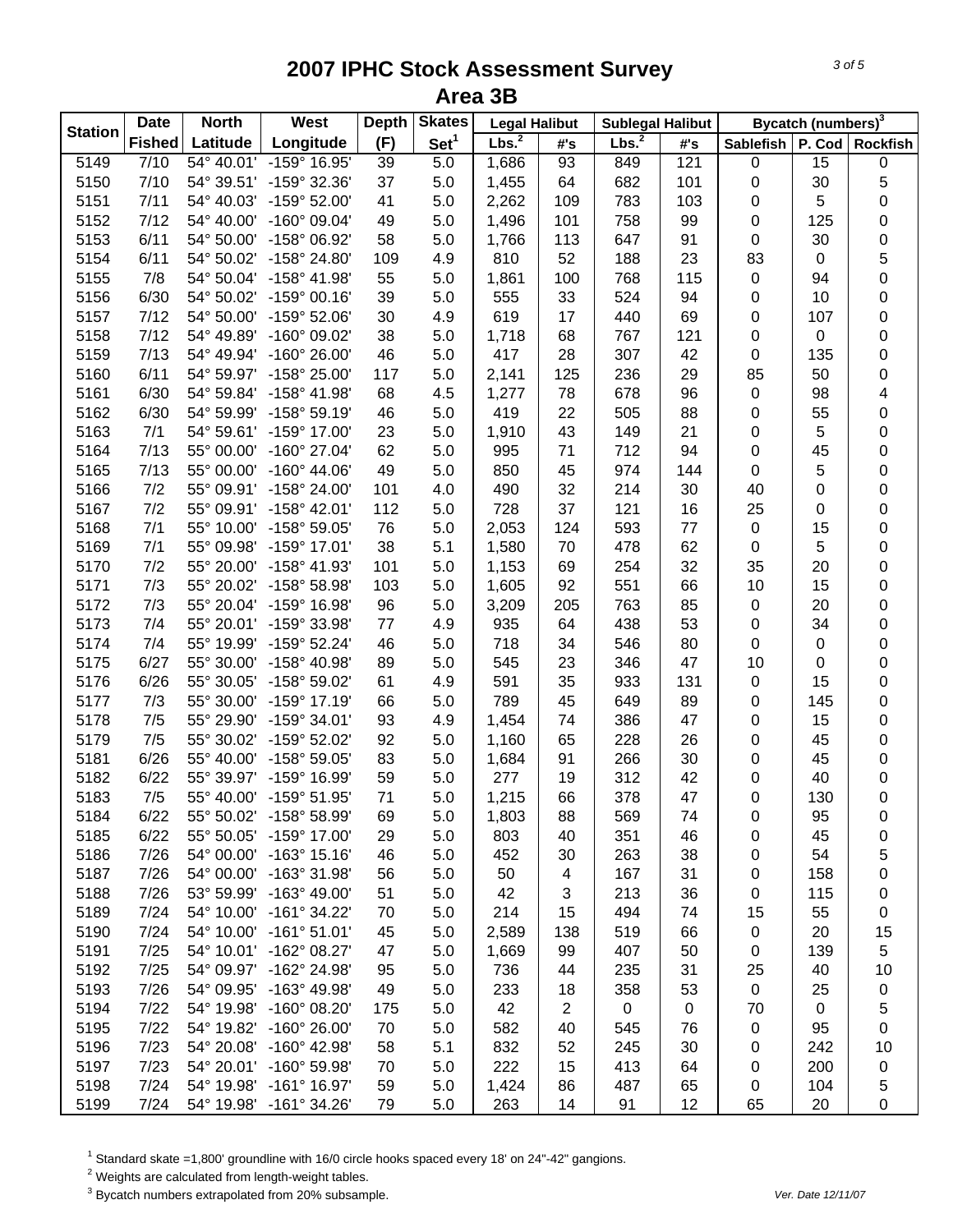| <b>Station</b> | <b>Date</b>   | <b>North</b> | West                    | <b>Depth</b> | <b>Skates</b>    | <b>Legal Halibut</b> |     | <b>Sublegal Halibut</b> |                 |                  | Bycatch (numbers) <sup>3</sup> |                 |
|----------------|---------------|--------------|-------------------------|--------------|------------------|----------------------|-----|-------------------------|-----------------|------------------|--------------------------------|-----------------|
|                | <b>Fished</b> | Latitude     | Longitude               | (F)          | Set <sup>1</sup> | Lbs. <sup>2</sup>    | #'s | Lbs. <sup>2</sup>       | #'s             | <b>Sablefish</b> | P. Cod                         | <b>Rockfish</b> |
| 5200           | 7/25          | 54° 19.80'   | $-161°51.01'$           | 41           | 5.0              | 1,570                | 88  | 554                     | $\overline{74}$ | 0                | 105                            | 0               |
| 5201           | 7/25          | 54° 20.07'   | $-162^{\circ}$ 09.04'   | 31           | 5.0              | 865                  | 57  | 764                     | 100             | 0                | 40                             | 0               |
| 5202           | 7/28          | 54° 20.01'   | $-163^{\circ}$ 17.04'   | 27           | 5.0              | 921                  | 60  | 731                     | 92              | 0                | 60                             | 0               |
| 5203           | 7/28          | 54° 20.03'   | $-163^{\circ}$ 34.03'   | 60           | 5.1              | 509                  | 37  | 281                     | 36              | 20               | 212                            | 0               |
| 5204           | 7/27          | 54° 20.02'   | $-163^{\circ} 51.22'$   | 62           | 5.0              | 463                  | 33  | 536                     | 71              | $\pmb{0}$        | 85                             | 0               |
| 5205           | 7/27          | 54° 20.04'   | $-164^{\circ}$ 08.99'   | 52           | 5.0              | 253                  | 18  | 263                     | 40              | 0                | 140                            | 0               |
| 5206           | 7/22          | 54° 29.95'   | $-160^{\circ}$ 26.01'   | 81           | 5.0              | 527                  | 37  | 507                     | 68              | 0                | 125                            | 0               |
| 5207           | 7/23          | 54° 30.00'   | $-160^{\circ}$ 43.13'   | 77           | 5.0              | 377                  | 29  | 853                     | 110             | 0                | 50                             | 0               |
| 5208           | 7/23          | 54° 30.02'   | $-161^{\circ}$ 00.22'   | 72           | 5.0              | 260                  | 19  | 456                     | 68              | 5                | 134                            | 0               |
| 5209           | 8/4           |              | 54° 29.91' -161° 18.00' | 67           | 5.1              | 383                  | 26  | 847                     | 134             | 0                | 30                             | 0               |
| 5210           | 8/4           | 54° 30.02'   | -161° 34.97'            | 36           | 5.0              | 514                  | 30  | 777                     | 112             | 0                | 45                             | 0               |
| 5211           | 8/3           | 54° 29.98'   | $-161°52.06'$           | 78           | 5.0              | 1,423                | 91  | 604                     | 70              | 0                | 10                             | 0               |
| 5212           | 8/3           | 54° 29.99'   | $-162°09.14'$           | 78           | 5.0              | 976                  | 56  | 400                     | 48              | 0                | 15                             | 0               |
| 5213           | 8/3           |              | 54° 30.01' -162° 26.09' | 81           | 5.0              | 981                  | 51  | 379                     | 49              | 0                | 119                            | 0               |
| 5214           | 7/28          |              | 54° 29.82' -163° 18.02' | 39           | 5.0              | 701                  | 43  | 602                     | 79              | 0                | 15                             | 0               |
| 5215           | 7/28          |              | 54° 30.12' -163° 35.00' | 54           | 5.0              | 286                  | 21  | 436                     | 64              | 0                | 40                             | 0               |
| 5216           | 7/27          | 54° 29.95'   | -163° 53.02'            | 50           | 5.0              | 697                  | 50  | 527                     | 67              | 0                | 54                             | 0               |
| 5217           | 7/27          |              | 54° 30.04' -164° 10.01' | 51           | 5.0              | 220                  | 15  | 174                     | 21              | 0                | 80                             | 0               |
| 5218           | 7/22          | 54° 39.82'   | $-160^{\circ}$ 25.98'   | 56           | 5.0              | 1,525                | 97  | 640                     | 92              | 0                | 89                             | 0               |
| 5219           | 8/6           | 54° 40.00'   | $-160^{\circ}$ 43.17'   | 52           | 5.0              | 1,454                | 89  | 542                     | 76              | 0                | 40                             | 0               |
| 5220           | 8/6           | 54° 40.00'   | $-161°01.17'$           | 51           | 5.0              | 1,258                | 82  | 310                     | 39              | 0                | 90                             | 0               |
| 5221           | 8/5           | 54° 40.03'   | $-161^{\circ}$ 17.99'   | 74           | 5.0              | 667                  | 41  | 502                     | 69              | 0                | 10                             | 0               |
| 5222           | 8/4           | 54° 40.00'   | $-161°34.85'$           | 36           | 5.0              | 1,163                | 54  | 525                     | 74              | 0                | 5                              | 40              |
| 5223           | 8/3           | 54° 39.73'   | $-161^{\circ} 53.02'$   | 32           | 5.0              | 1,452                | 53  | 672                     | 97              | 0                | 5                              | $\pmb{0}$       |
| 5224           | 7/29          | 54° 40.05'   | $-162^{\circ}$ 44.00'   | 47           | 5.0              | 384                  | 24  | 262                     | 35              | 0                | 25                             | 0               |
| 5225           | 8/6           | 54° 49.98'   | $-160^{\circ}$ 44.00'   | 55           | 5.0              | 492                  | 38  | 819                     | 108             | 0                | 100                            | 0               |
| 5226           | 8/6           | 54° 50.00'   | $-161°01.06'$           | 57           | 5.0              | 458                  | 34  | 1,052                   | 152             | 0                | 0                              | 0               |
| 5227           | 8/5           | 54° 50.02'   | $-161^{\circ}$ 18.07'   | 59           | 5.0              | 586                  | 24  | 394                     | 57              | 0                | 0                              | $\bf{0}$        |
| 5228           | 8/5           | 54° 50.02'   | -161° 35.94'            | 43           | 5.0              | 883                  | 33  | 308                     | 41              | 0                | 59                             | 5               |
| 5229           | 7/29          | 54° 50.00'   | $-162^{\circ}$ 45.11'   | 27           | 5.0              | 651                  | 32  | 304                     | 40              | 0                | 25                             | $\mathbf 0$     |
| 5230           | 7/29          | 54° 50.02'   | $-163^{\circ}$ 03.15'   | 45           | 5.0              | 1,643                | 90  | 608                     | 75              | 0                | 40                             | 0               |
| 5231           | 8/7           |              | 55° 00.02' -161° 01.14' | 56           | 5.0              | 611                  | 29  | 279                     | 36              | 0                | 60                             | 0               |
| 5232           | 8/7           |              | 55° 00.01' -161° 19.08' | 45           | 5.0              | 569                  | 28  | 518                     | 73              | 0                | 50                             | 0               |
| 5233           | 8/7           |              | 55° 10.00' -161° 01.98' | 76           | 5.0              | 585                  | 35  | 287                     | 37              | 0                | 50                             | 0               |
| 5234           | 6/5           | 55° 20.02'   | -156° 02.79'            | 152          | 5.0              | 1,713                | 102 | 99                      | 10              | 140              | 0                              | 5               |
| 5235           | 6/5           | 55° 19.95'   | $-156^{\circ} 21.00'$   | 95           | 5.0              | 1,241                | 80  | 477                     | 59              | 5                | 59                             | 0               |
| 5236           | 6/6           | 55° 30.03'   | $-155^{\circ}$ 45.08'   | 120          | 5.0              | 2,228                | 140 | 563                     | 65              | 10               | 0                              | 0               |
| 5237           | 6/6           | 55° 30.10'   | $-156^{\circ}$ 03.00'   | 111          | 5.0              | 228                  | 16  | 177                     | 24              | 30               | 15                             | 0               |
| 5238           | 6/5           |              | 55° 29.86' -156° 20.10' | 119          | 4.9              | 727                  | 46  | 246                     | 32              | 29               | 82                             | 0               |
| 5239           | 6/7           |              | 55° 40.11' -155° 26.02' | 99           | 5.0              | 1,105                | 70  | 531                     | 63              | $\pmb{0}$        | 15                             | 0               |
| 5240           | 6/6           |              | 55° 40.05' -155° 43.92' | 69           | 4.9              | 1,072                | 69  | 619                     | 85              | 0                | 49                             | 0               |
| 5241           | 6/6           | 55° 40.03'   | $-156^{\circ}$ 02.07'   | 126          | 5.0              | 1,263                | 73  | 127                     | 17              | 50               | 70                             | 0               |
| 5242           | 6/9           |              | 55° 40.11' -156° 19.27' | 139          | 5.0              | 1,096                | 53  | 127                     | 17              | 59               | 0                              | 0               |
| 5243           | 6/9           | 55° 40.02'   | -156° 37.03'            | 131          | 5.0              | 829                  | 44  | 198                     | 24              | 49               | 0                              | 0               |
| 5244           | 6/7           | 55° 50.10'   | $-155^{\circ}$ 06.97'   | 65           | 4.9              | 1,475                | 88  | 518                     | 68              | 0                | 0                              | 0               |
| 5245           | 6/7           | 55° 49.88'   | $-155^{\circ}$ 25.03'   | 26           | 5.1              | 641                  | 32  | 175                     | 24              | 0                | 0                              | 0               |
| 5246           | 6/8           | 55° 49.79'   | $-156^{\circ}$ 01.00'   | 58           | 4.9              | 2,031                | 108 | 602                     | 80              | 0                | 0                              | 0               |
| 5247           | 6/9           | 55° 50.00'   | -156° 19.07'            | 132          | 5.0              | 1,105                | 62  | 103                     | 13              | 30               | 0                              | 0               |
| 5248           | 6/9           |              | 55° 50.04' -156° 36.00' | 125          | 4.9              | 1,188                | 66  | 196                     | 23              | 15               | 5                              | 0               |
| 5249           | 6/27          |              | 55° 50.10' -156° 53.97' | 73           | 5.0              | 875                  | 57  | 333                     | 41              | 0                | 69                             | 0               |

<sup>1</sup> Standard skate =1,800' groundline with 16/0 circle hooks spaced every 18' on 24"-42" gangions.<br><sup>2</sup> Weights are calculated from length-weight tables.<br><sup>3</sup> Bycatch numbers extrapolated from 20% subsample.